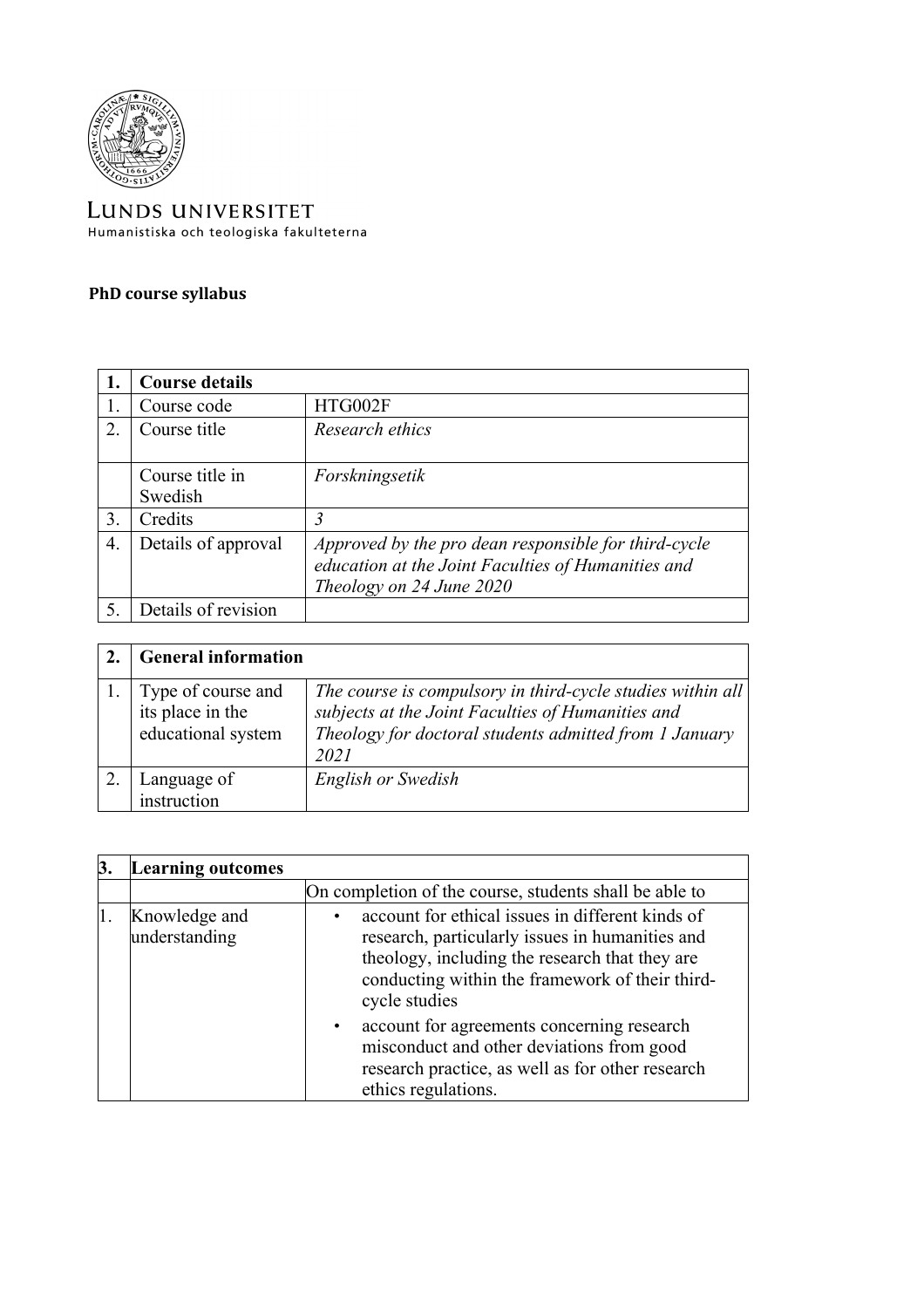|                                 | Competence and skills | analyse ethical issues in different kinds of<br>research, particularly issues in humanities and<br>theology, including the research conducted by the<br>doctoral student within the framework of his or her<br>research,<br>apply current agreements on research misconduct<br>and other deviations from good research practice,<br>apply current agreements on research that involves<br>individuals and the handling of personal data,                                                                                                     |
|---------------------------------|-----------------------|----------------------------------------------------------------------------------------------------------------------------------------------------------------------------------------------------------------------------------------------------------------------------------------------------------------------------------------------------------------------------------------------------------------------------------------------------------------------------------------------------------------------------------------------|
|                                 |                       | including those in their own thesis work.                                                                                                                                                                                                                                                                                                                                                                                                                                                                                                    |
| 3.<br>Judgement and<br>approach |                       | critically reflect on constructive ways to act in the<br>event of suspected research misconduct or other<br>deviation from good research practice<br>critically reflect on constructive ways to act to<br>reinforce good research practice in their research<br>environment,<br>take into consideration participants or individuals<br>directly affected by the research in some other<br>way in the planning of research projects,<br>predict and, in their planning, take responsibility<br>for the societal consequences of the research. |

| 4. Course content |  |
|-------------------|--|
|-------------------|--|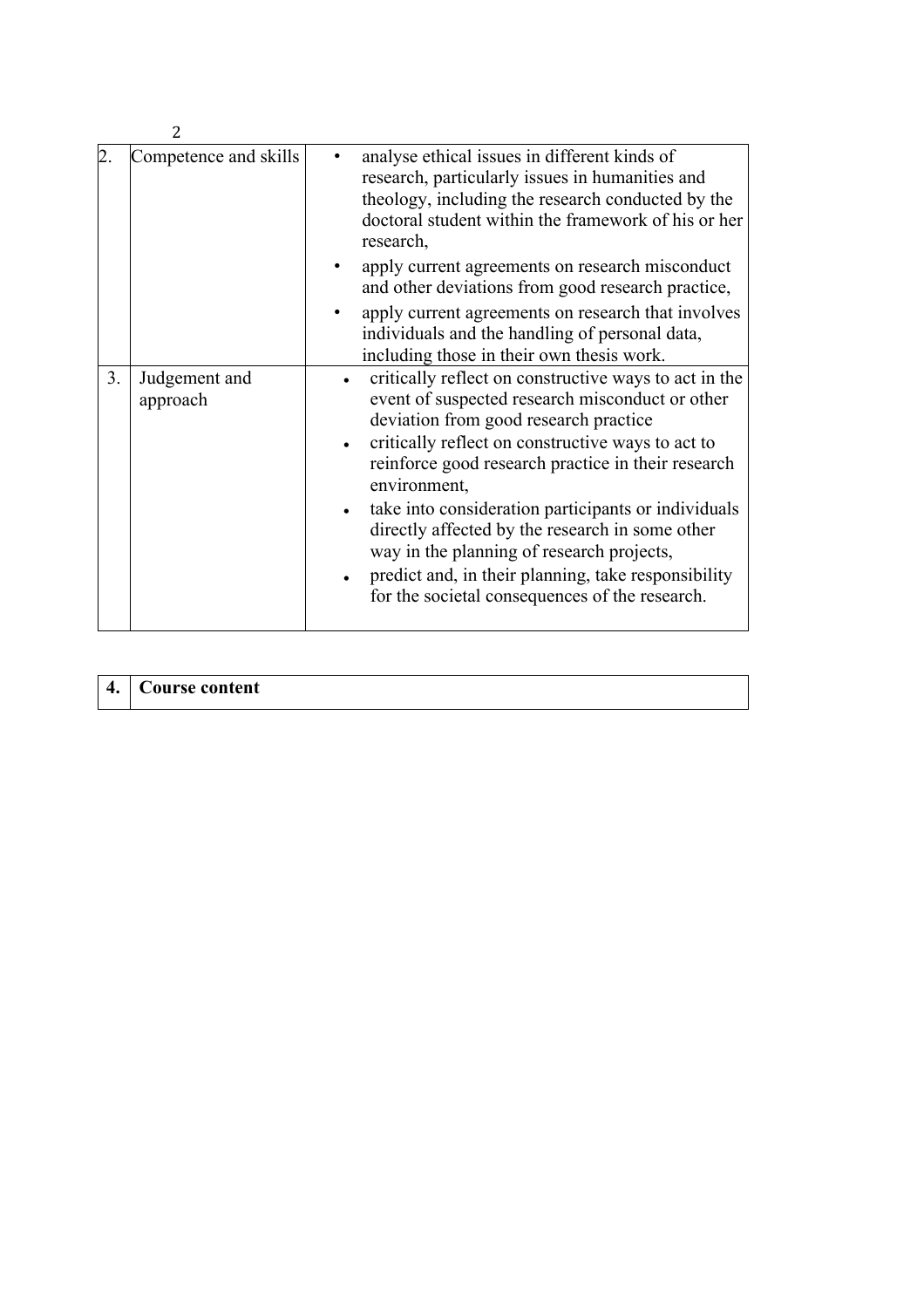|    | 3                                          |                                                                                                                                                                                                                                                                                                                                                                             |
|----|--------------------------------------------|-----------------------------------------------------------------------------------------------------------------------------------------------------------------------------------------------------------------------------------------------------------------------------------------------------------------------------------------------------------------------------|
| 1. | Brief description of<br>the course and its | The course addresses the following:                                                                                                                                                                                                                                                                                                                                         |
|    | content including<br>details of any sub-   | <b>History and significance of research ethics</b><br>The course introduces the doctoral student to the history                                                                                                                                                                                                                                                             |
|    | divisions                                  | and significance of research ethics, as well as the<br>meaning of academic integrity and good research<br>practice. The course focuses on humanities and theology<br>research.                                                                                                                                                                                              |
|    |                                            | <b>Ethical aspects of different kinds of research</b><br>material                                                                                                                                                                                                                                                                                                           |
|    |                                            | The course discusses ethical issues linked to different<br>kinds of research material, including text (historical,<br>contemporary) and image (still, moving), and ethical                                                                                                                                                                                                  |
|    |                                            | approaches to those sources where text and image are<br>found, such as traditional and social media.                                                                                                                                                                                                                                                                        |
|    |                                            | <b>Conducting research on individuals</b><br>The course discusses the potential risks and implications<br>of research projects for individuals who participate in or<br>are otherwise directly affected by the research, and how<br>they should be protected from harm, how to protect their<br>privacy and personal data as well as their right to self-<br>determination. |
|    |                                            | Rules for and considerations regarding informed consent<br>in different kinds of research projects are discussed, such<br>as the rules for and considerations regarding personal data<br>management and risk-benefit assessments.                                                                                                                                           |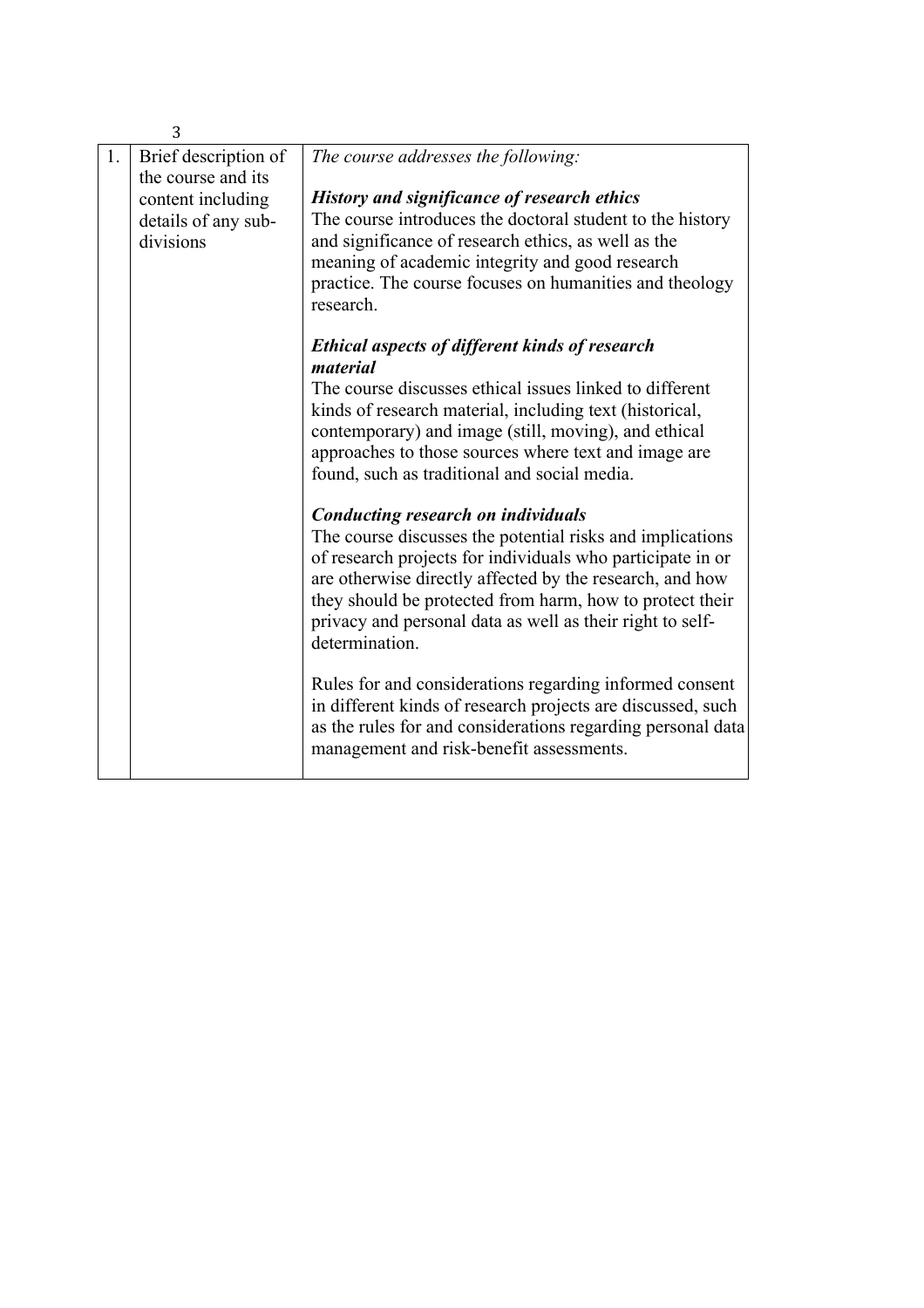|  | The course addresses the Swedish Ethical Review Act,<br>the ethical review process in Sweden and how to gain<br>ethics approval for a research project.                                                                                                                                                                                 |
|--|-----------------------------------------------------------------------------------------------------------------------------------------------------------------------------------------------------------------------------------------------------------------------------------------------------------------------------------------|
|  | The course covers rules and procedures for personal data<br>management.                                                                                                                                                                                                                                                                 |
|  | <b>Good research practice</b><br>The course addresses different kinds of deviations from<br>good research practice, with a particular focus on<br>humanities and theology research, as well as rules in the<br>event of suspected research misconduct and other<br>deviations from good research practice.                              |
|  | The course also covers ethical issues regarding the<br>publishing of results and analyses, access to research data<br>(open science, the FAIR data principles, etc.), as well as<br>the responsibility of researchers for how their research is<br>used.                                                                                |
|  | <b>Collaborative research</b><br>The course discusses the ethical aspects of research in<br>collaboration with other organisations or with wider<br>society, including practice-based research. The course<br>discusses the importance of documenting the roles of<br>different parties and, if relevant, the signing of<br>agreements. |
|  | <b>Conducting research in Sweden and abroad</b><br>The course discusses which parts of the Swedish<br>legislation are relevant to different kinds of research<br>projects as well as the relevant issues when conducting<br>research at a Swedish public authority.                                                                     |
|  | The course discusses how to approach foreign legislation<br>when research projects are conducted entirely or partially<br>outside of Sweden.                                                                                                                                                                                            |
|  |                                                                                                                                                                                                                                                                                                                                         |

| <b>Teaching and assessment</b>                           |                                                                                                        |
|----------------------------------------------------------|--------------------------------------------------------------------------------------------------------|
| Teaching methods<br>employed including<br>details of any | Teaching takes place in the form of lectures, seminars<br>and group work. Participation is compulsory. |
| compulsory<br>components                                 |                                                                                                        |

4